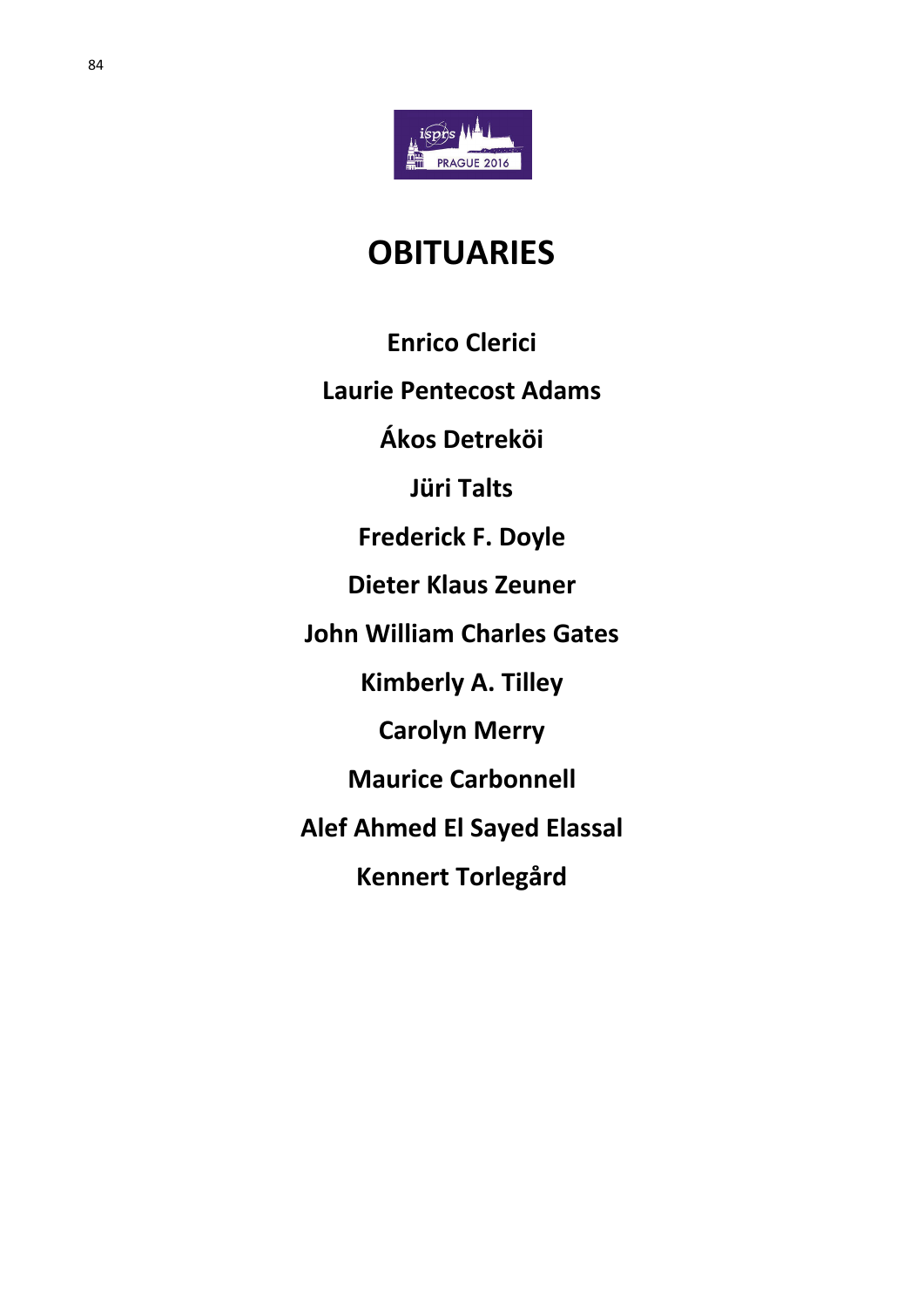# **OBITUARIES**

## **Enrico Clerici (1939-2012)**

**Laurie Pentecost Adams (1925-2012)**



Dr.-Ing. Enrico Clerici (73) passed away on October 26, 2012 in his new home in Rivergaro / Italy after a long and serious illness. Only a close family circle attended the funeral at the family grave in the hills of the Northern Apennine Mountains. Born in Milan on the 20th of Janu-

ary 1939 he started his career in Uganda before serving in the merchant navy and in parallel studying land surveying by correspondence. In 1967, he started studying at the ITC and was awarded M.Sc. degree from ITC in 1972. In the Netherlands, he married his wife Jet and applied successfully for Dutch nationality. Between 1971 and 1975 he headed a project group for developing surveying and mapping software within the Department of Information Processing at Rijkswaterstaat in The Hague. During this time, he consolidated his experience with sonar scanning which resulted, in 1976, with his PhD-thesis at the University of Hannover, Germany on the use of side scan sonar for mapping the sea bottom.

In 1975 Enrico Clerici became Senior Lecturer at the Department of Surveying at the University of Queensland. After an intermezzo in Germany from 1981 to

1983 he became Head of the Department of Surveying at the Queensland University of Technology, as well as Director of the Australian Key Centre for Geographic Information Systems. At the same time, he started his involvement with CARL ZEISS and in 1986 he became the Regional Director (SEA) of the Geodetic and Photogrammetric Divison. In 2000, he became Managing Director of K2-PhotogrammEtry Pte. Ltd., Singapore for marketing, consulting and technical service of photogrammetric and mapping systems in Asia.

Enrico was a self-educated person and his strength was the interaction of his ongoing theoretical interest in mathematics and physics with his broad practical experience. He was in particular demand for the complex integration of the various components into robust airborne systems. This combination of his curiosity in theoretical aspects coupled with his enjoyment of practical skills also showed in his hobbies as the picture illustrates.

Enrico Clerici was a good friend to international colleagues and an esteemed and respected expert in eastern Asia, Japan and Australia. Together with his family we mourn his too early passing and we will always have good memories of him.

Dierk Hobbie, Königsbronn, 2012



BSc (Eng.), PhD, FRICS, Laurence Pentecost Adams died in a nursing home in Sherborne, Dorset on 10th December 2012 at the age of 87, just six weeks after his wife's death. They had been married for 56 years. Adams had a long and varied career in both photogrammetry and surveying.

He was held in high regard by colleagues, students and professionals from many disciplines.

Adams was born in Nairobi, Kenya on 16th March 1925. He was educated at home on his father's farm, Koru Farm, until the age of 10 and then went as a boarder to school in Nakuru, some 100 miles away. Aged 14, he moved to the Prince of Wales School in Nairobi. He left school at the end of 1942 at the age of 17 and volunteered for army service, joining the Kenya Regiment. After training, he went into the Artillery and was posted overseas to join the 11th East African Division of the 14th Army in Burma. He was sent back

to Kenya for officer training just before the end of the Second World War and left the Army in 1947 as a Second Lieutenant.

His army duties involved the survey of gun positions and this led to an interest in land surveying. Being eligible for a university course paid for by the Colonial Government of Kenya, Adams decided to read the subject at the University of Witwatersrand, South Africa where he graduated B.Sc.(Eng.) in Land Surveying in 1951. He then joined the Survey of Kenya as a Staff Surveyor and rose to the position of Provincial Surveyor before leaving in 1963. During this period, he undertook surveys in many parts of the country with great care and attention to detail. These were the days of the last "real" land surveyors with month long field campaigns in the African bush living under canvas and hunting for the pot along the way. There was also the Mau Mau uprising and the resulting state of emergency to contend with and for a time he was recalled to the Army for map making work. On a brighter note, he did meet Kath during this time. She was an English nurse working at a hospital in Nyeri and they married in 1956.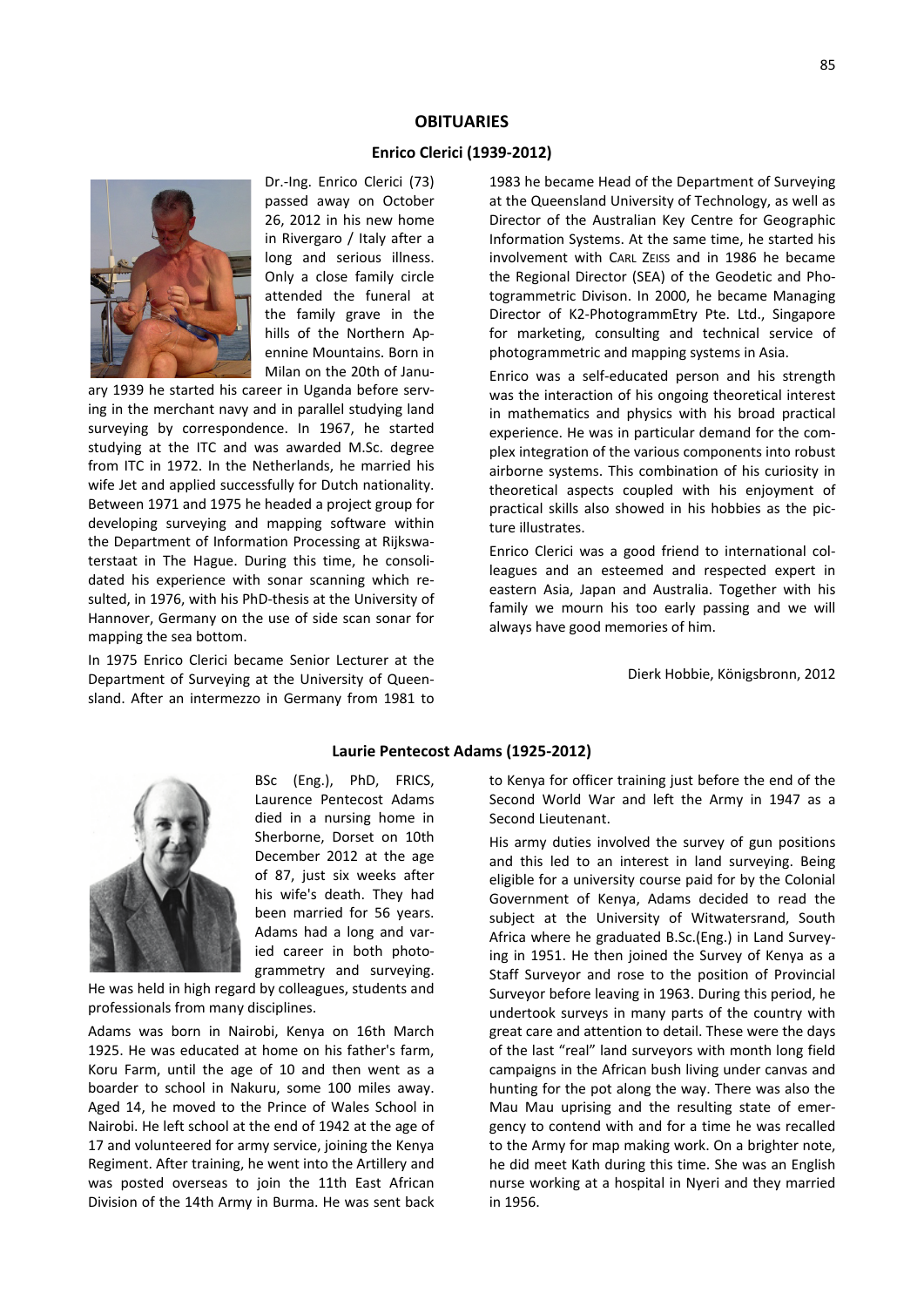In 1963, Adams went to the UK to study for the graduate Diploma in Photogrammetry at University College London which he gained in 1964. This was to be the start of a career change to academe. After a brief spell as Lecturer in Surveying at Nottingham Regional College of Technology (now Nottingham Trent University), he returned to an independent Kenya as Lecturer in the Department of Land Surveying at University College, Nairobi (a constituent college of the University of East Africa which became the independent University of Nairobi in 1970) to teach mainly photogrammetry and astronomy. He was promoted to Senior Lecturer in 1966, Professor in 1970 and served as Head of Department from 1966 to 1972. The academic staff at this time was mainly expatriate and included a young Paul Cross, the late Bill Barnes and the late Robin Fursdon. As well as running the department, Adams found time to complete a doctoral thesis on *The computation of aerial triangulation for the control of cadastral mapping in a high density agricultural* 

*area*. The degree of Ph.D. was awarded by the Univer-

sity of East Africa in 1969.

Adams left Kenya for South Africa in 1972 on his appointment as Professor of Photogrammetry and Surveying at the University of Cape Town (UCT). This was an established Department producing graduate land surveyors and, whilst he contributed to the teaching of land surveying, he never wanted to join survey camps as he had had enough of life under canvas. He set about expanding the teaching of photogrammetry and developing research interests. He served two periods as Head of Department and retired in 1990. An excellent teacher, Adams could always hold the interest of his students. This was most likely because, when you spoke with him about photogrammetry, you knew you were with a real professor, someone whose depth of knowledge of the subject was such that he could make the difficult concepts easy to understand. His knowledge of stereoscopy, and its history, was second to none. He could pick up any stereopair of photographs, whether aerial or close range, hold them apart and his trained eyes could, unaided, see the image stereoscopically. Only someone very skilled and dedicated to his science can do that readily.

Adams's main research interests now were in close range photogrammetry and particularly its application in medicine (biostereometrics). Very soon he made contact with members of the medical profession inside and outside the university and he started interdisciplinary research projects with them. He continued to work in retirement on such projects and was appointed Head of the Biostereometrics Unit in the Department of Biomedical Engineering at UCT. He was always working on new ideas to apply his knowledge and measuring talents to unsolved problems and to new areas in medicine. Applications included the measurement of palatal casts using non-metric imagery, the wear and tear and movement of hip re-

placement joints, and body surface motion during the breathing cycle of babies. Perhaps his greatest achievement involved his application of two dimensional and three-dimensional surveying transformations to medical images such as brain scans. He devised some ingenious equipment which allowed neurosurgeons to accurately position and orient drilling and operating equipment into the heads of patients. His calculations allowed for the correspondence between brain scans which showed reference targets placed around the heads of patients and the surveyed positions of those targets. The device was then fitted to the head of the patient and aligned such that the position and direction required for the surgeons to enter the skull could be accurately determined. The surgeons had confidence in his techniques and Adams had automated the process, giving the surgeons further confidence. The fact that his techniques were widely accepted by the medical profession was a personal triumph for someone with what he himself would call "a humble surveying background". The device, known as the Cape Town Stereotactic Pointer (*Photogrammetric Record*, 16(92): 259–270 (October 1998)) which won a South African Bureau of Standards/Design Institute Award in 1997, has been patented and is manufactured by a commercial firm. It is currently used in hospitals in Africa, India and Colombia. There are not many photogrammetrists or surveyors who can truly claim that their ideas and the application of basic principles have led to the saving of lives. Many of those operated on for brain tumours using these techniques have been children and he was very proud that his concept had reached fruition in the intense and life-saving atmosphere of the operating theatre.

The life and work of Dr. H.G. Fourcade (1865–1948) was another of his great interests. On his death, Fourcade bequeathed his estate to the University of Cape Town and his collection of photographs, photogrammetric equipment, technical papers and correspondence went to the Department of Surveying. Adams discovered this treasure trove in the survey store and subsequently spent many long hours sifting through it. As a result, he became a strong advocate for the relatively unknown Fourcade to be recognised as one of the giants in the history and development of photogrammetry, alongside Pulfrich and others. The encouragement of Adams led C. D. Storrar to publish his biography, *The Four Faces of Fourcade* (Maskew Miller Longman, 1990).

Adams was active in several professional organisations and learned societies. He was a member of the Surveying Board in Kenya for many years and President of the Kenya Branch of the Royal Institution of Chartered Surveyors in 1970. He was a member of the Photogrammetric Society (and subsequently of the Remote Sensing and Photogrammetry Society) for 44 years from 1964, and served as President of the South Afri-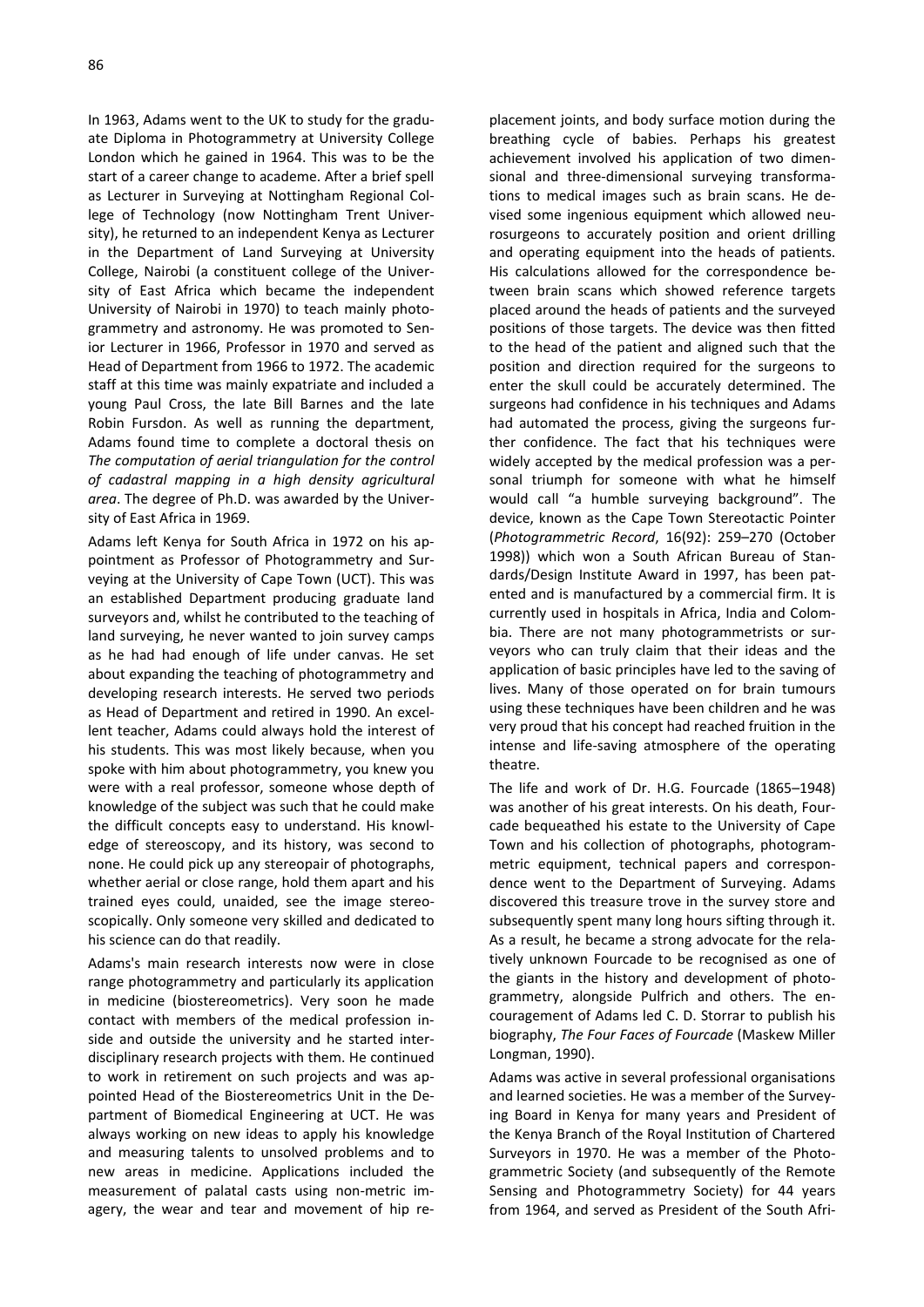can Society for Photogrammetry, Remote Sensing and Cartography in 1980. He was a regular participant in International Society for Photogrammetry and Remote Sensing Congresses and Symposia and he chaired the Commission V WG V/4 (Photogrammetry for industrial construction and mensuration) from 1982 to 1984. It was always a pleasure to meet at these events and to hear about his latest developments.

He and his wife, Kath, were marvelous hosts, whether at their own home or at the University. Many who read this tribute will have enjoyed their generous hospitality. He had a keen interest in sport, especially golf, cricket and rugby; he loved to travel and to solve the cryptic crossword every day until a few days before his death! Keeping in touch with a family spread around the world was also very important to him. He was very disappointed when he had to leave his native

Africa, late in life, to re-settle in England in 1999, initially in Nettleham, Lincolnshire but later in Yeovil, Somerset to be closer to family. He used to say how he missed the sunshine and the wonderful scenery of the Cape.

Laurie Adams had a life well lived, full of rich experiences and justified rewards. He will be sadly missed by all who knew him and all who share a love of the magic of photography and the science of using photogrammetry to extract useful information and turn it into knowledge. He is survived by his daughter, two sons and six grandchildren.

*Photogrammetric Record*

# **Ákos Detreköi (1939-2012)**



Prof. Dr.-Ing., Dr. sc. techn. Ákos Detreköi, a prominent Hungarian photogrammetrist, had passed away on December 18, 2012.

He was born at 27.11.1939 in Budapest (Hungary), studied at Technical University Budapest, Surveying Engineering from 1958 till 1963 and he stayed at the

same university all his life. He was first assistant at the Institute of Geodesy at the same University. After obtaining a PhD degree in geodesy he was docent and later professor at the Institute of Theoretical Geodesy. From 1979 onwards he was the director of the Institute of Photogrammetry (from 1999 Institute of Photogrammetry and Geoinformatics).

He was Dean of the Faculty of Civil Engineering and later Rector of the University. He received several awards, among others; Member of the Hungarian Academy of Science , Corresponding Member of the German Geodetic Commission at the Bavarian Academy of Sciences, FIG bronze medal, Szent-Györgyi Albert Award, German Bundesverdienstkreuz 1. Klasse.

He was an active member of ISPRS and participated in several Conferences, where he represented Hungary at the General Assemblies.

Ákos was an exceptional individual. ISPRS owes him thanks for his contributions and respect for his lifetime achievement as a true professional of our discipline.

Orhan Altan, Istanbul, January 2013



Jüri Talts, who worked for the National Land Survey of Sweden (Lantmäteriet) as a photogrammetrist until his retirement in 2001 and represented Sweden to ISPRS in several capacities, passed away on February 1st, 2013 after a short illness.

Jüri was awarded an MSc in 1962 in Surveying and Geodesy at the Royal Institute of Tech-

nology in Stockholm (KTH). He was a Research Assistant under Professor Hallert for a few years and then moved to the National Land Survey. He was appointed

#### **Jüri Talts (1936-2013)**

Professor of Forestry Photogrammetry at the Agricultural University, between 1970 and 1976 and then returned to the National Land Survey.

Jüri represented Sweden in OEEPE, for many years along with Kennert Torlegård from KTH. Jüri was president of Commission A, Aerotriangulation from 1977 - 1984; was Swedish delegate to OEEPE from1987 - 2001 and President from 1988- 1990. Jüri made a significant contribution to photogrammetry in Sweden, and to OEEPE; his direct opinion was valued in many discussions and activities. Jüri is survived by his wife, Else-Britt, and two sons.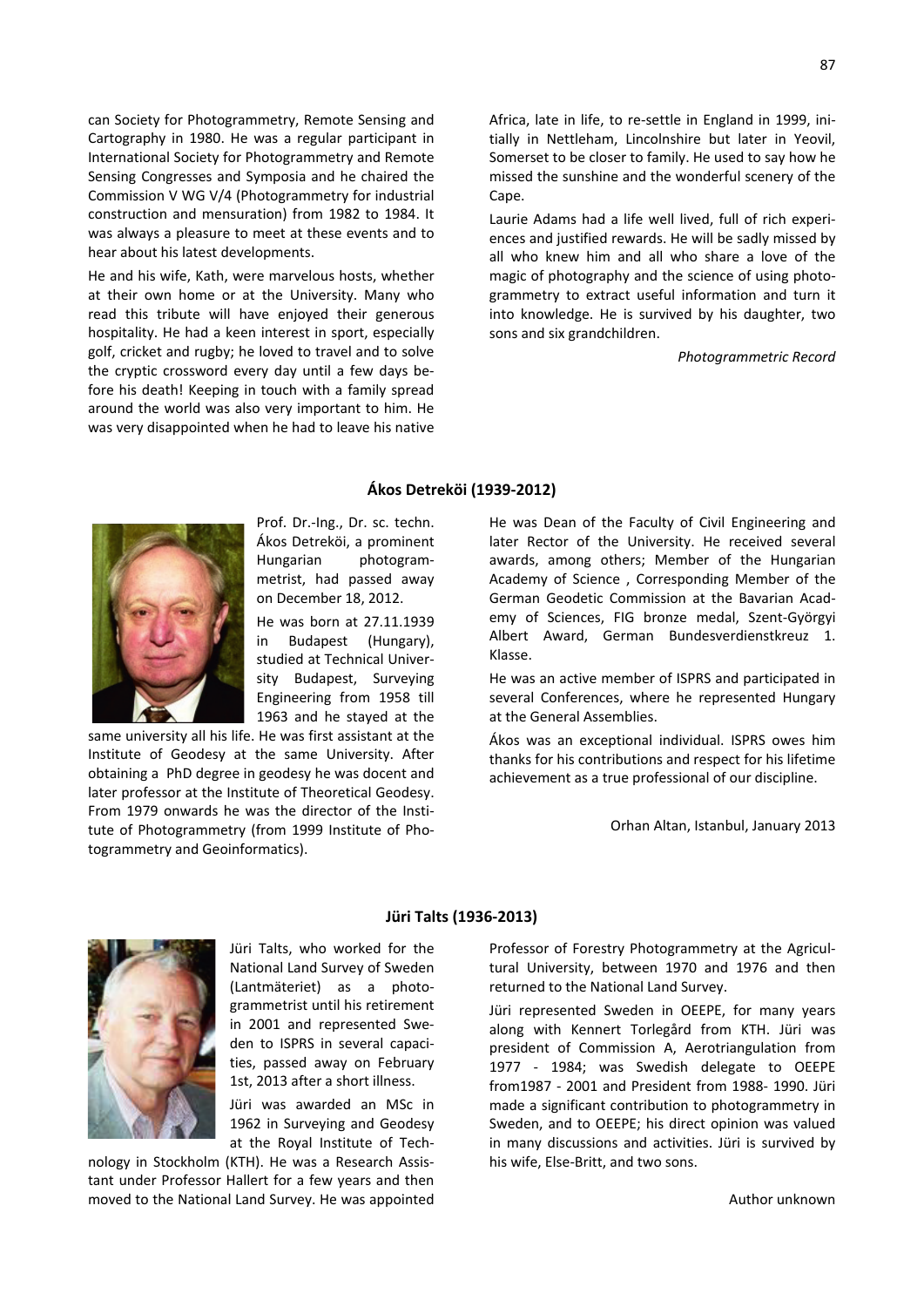

ISPRS Past President and Honorary Member Frederick J. Doyle passed peacefully on 17 April 2013 from congestive heart failure at his home in McLean, Virginia. He was an active leader in all facets of our photogrammetric, remote sensing and mapping community. He had a very illustrious professional ca-

reer in our sciences and technologies as a professor, research scientist, and scientific advisor. In addition to his scientific prowess, he also exhibited great masterful leadership and diplomacy in the national and international scientific arena. He served as ASPRS President in 1969. As 1976-80 ISPRS Secretary General and 1980-84 ISPRS President he was most instrumental in leading the International Society for Photogrammetry to embrace Remote Sensing in its name. Similarly, he artfully and tactfully led the ISPRS to become the first international Society to resolve and welcome Ordinary Membership to both Beijing and Taipei, which became the model for the International Council for Scientific Unions (ICSU). His command of the English language was excellent and served well in the complete rewrite of the Society's Statutes & Bylaws as well as his representation of ISP(RS) to the United Nations and international scientific community.

He was born on 3 April 1920 in Oak Park, Illinois and graduated from High School there in 1937. He joined the US Army in 1943 and served until 1948. His career began during World WarII with an Army Air Forces unit on Guam, where he prepared target approach and damage assessment charts for B-29 bombing raids. He then attended Engineer Officer Candidate School and was assigned as the first junior officer in the founding cadre for the Inter-American Geodetic Survey in Panama tasked with extending the North American Datum through Central and South America. That assignment ended with a disastrous plane crash in 1946 in the Andes Mountains between Chile and Argentina. As one of two survivors of the crash, he waited for 12 hours on a mountaintop before a rescue party could reach him, and he was carried down the mountain, having suffered a broken femur and other injuries.

After being hospitalized for 18 months, he entered Syracuse University, where he graduated summa cum laude with a Civil Engineering BS degree in 1951. He then studied for a year on a Fulbright fellowship at the International Training Centre for Aerial Survey (ITC) in Delft, Netherlands where he was the first student under Rector Willem Schermerhorn. During that year, he had the opportunity to visit the national mapping organizations in Belgium, France, Germany, Switzerland, Italy and Austria, as well as the principal makers

of photogrammetric instruments at SOM in France, Zeiss in Germany, OMI Nistri and Galileo in Italy, Kern and Wild in Switzerland. At the Wild factory, he developed the calibration procedure for the new Wild A-8 stereoplotting instrument. He then went on to the Mapping & 'Charting Research Laboratory at Ohio State conducting research projects and classes for the Reconnaissance Laboratory at Wright Patterson Air Force Base. He was leader of US Air Force expeditions to observe solar eclipses in Labrador in 1954 and Vietnam in 1955. In 1954, he was appointed Associate Professor of Photogrammetry of the faculty at Ohio State University and later became the first chairman of a new department of Geodetic Sciences.

In 1960, he moved his family to the Washington, D.C. area and became Chief Scientist for Raytheon Autometric Company performing research on classified satellite reconnaissance systems for government agencies. In 1967, Fred joined the US Geological Survey (USGS) where he served as senior advisor for cartography at the National Mapping Division, planning, directing and performing research on aircraft and space sensors and ground processing systems for the US National Mapping Program. In 1969, he was asked to serve as chairperson of the Apollo Orbital Science Photographic Team, which developed, planned, and directed all the orbital mapping cameras used to photograph and map the lunar surface for the Apollo missions 13 through 17. Fred was principal investigator on the Landsat Satellites and Skylab. In 1971, he was recipient of a NASA Exceptional Scientific Achievement Medal for development of the Apollo Orbital Photographic System. He also directed photographic projects on Mariner and Viking missions to Mars, Venus and Mercury. He was the primary advocate and lead scientist in promoting the development and fielding by NASA of the Large Format Camera which was flown October 1984 space shuttle Challenger.

Throughout his career he trained many of the individuals who have become leaders in academic, military, government and civil Mapping organizations. While at the USGS, he served as adjunct professor of photogrammetry at George Washington University and Virginia Polytechnic Institute. Under contract to the National Photo Interpretation Center he prepared lecture notes for a course in Numerical Photogrammetry which he presented to NPIC, Army Map Service, Engineer Topographic Laboratory, Department of Agriculture Graduate School, VPI, George Washington and George Mason Universities. He was a prominent author of photogrammetric professional papers and texts and served on the Mapping Science Committee of the Board on Earth Sciences and Resources of the National Academy of Engineering.

Fred Doyle's scientific accomplishments and leadership qualities have been recognized nationally and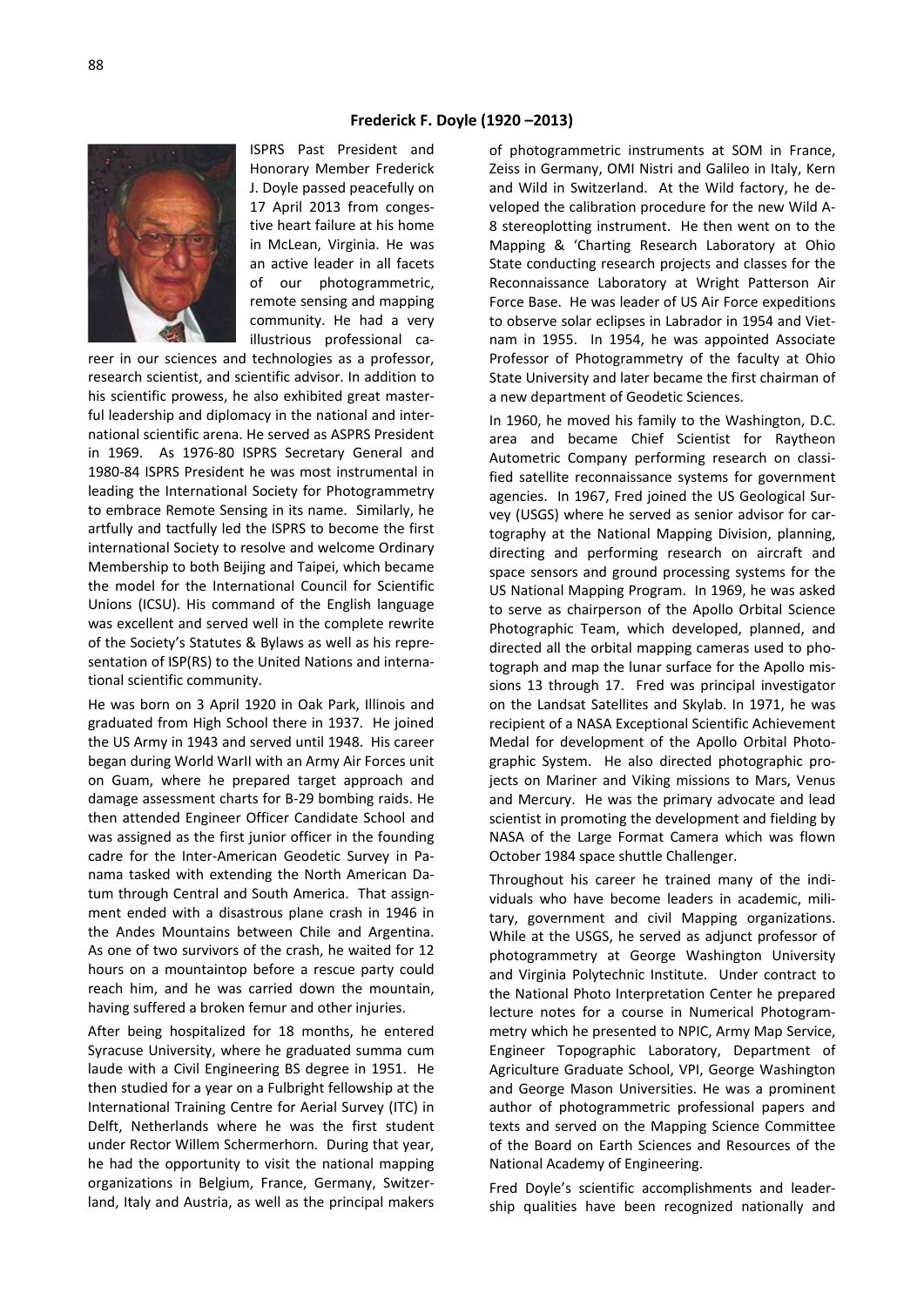89

internationally. Heholds an Honorary Doctorate in Engineering from the Technical University of Hannover, Germany; an Honorary Doctorate of Science from Ohio State University; Honorary Doctorates of Technology from the Royal Institute of Technology (KTH), Sweden and from the University of Bordeaux, France; is an Honorary Fellow at ITC, The Netherlands; and elected an Honorary Member of ASPRS and ISPRS. He received the Fairchild Photogrammetric Award (ASPRS-1968); Brock Gold Medal Award (ISPRS-1984); Meritorious and Distinguished Service Awards (US Department of Interior); and elected to the National Academy of Engineering (1989). In 2010, George Mason University established the "ASPRS Student Chapter

Dieter Klaus Zeuner was born in 1939 in Sachsen,

and Forum Dr. Frederick Doyle at GMU". The first quadrennial "Frederick J. Doyle Award" was presented, through the auspices of The ISPRS Foundation at the 2012 ISPRS Congress, to "Honor the exemplary career of Frederick J. Doyle as a role model to inspire followers and newcomers in the photogrammetry, remote sensing and spatial information sciences and technologies."

Fred is survived by his wife Mary, whom he married in 1955; four children, Fred Jr., Margaret Grant, Mary Ellen Slattery, and George; two brothers; a sister; and 10 grand-children.

Lawrence Fritz, May 2013

### **Dieter Klaus Zeuner (1937 – 2013)**

**John William Charles Gates (1922 – 2013)**

joined Leica Canada Inc. in April of 1972 as the first manager of the Geodesy and Photogrammetry department. Later in his career he was named Vice President of Leica's Surveying Division. On December 10, 1991, Deieter became a member of the Association of Ontario Land Surveyors. On July 13, 1995 Dieter became a member of the AOLS Council. In 1999, he worked for Applanix Corporation. He retired in 2001, and passed away peacefully at the age of 74 on Sunday, March 17, 2013 after a short illness.

Association of Ontario Land Surveyors, 2013



There will be many readers for whom the name John Gates will be associated with an extensive knowledge of both optics and photographic science. He died in hospital at the age of 90 on 10th July 2013.Born in London on the 11th December 1922, John William Charles Gates,

BSc, MSc, DSc, DIC, CPhys, HonFRPS, received his initial education at the Coopers' Company School. He then attended the Sir John Cass Institute in the City of London until the outbreak of the Second World War in 1939. On leaving school in 1939, Gates worked briefly in the design office of an engineering company, John Dore & Co. Ltd., London. This was followed by two years of work in the physical laboratory of the sensitized materials manufacturer Ilford Limited, experience which gave him a scientific insight into how photographic materials responded to light and how their micro-image quality could be evaluated and improved. By dint of private study and some tuition

during the war, Gates achieved a BSc degree in General Mathematics in 1942.

In the same year, he started work in the Royal Aircraft Establishment (RAE) at Farnborough, Hampshire. There he participated in the further development and application of photographic sensitometry for aerial reconnaissance and survey photography, this being regarded as a subject of high priority in the effort to gain maximum intelligence value from reconnaissance flights over enemy held areas. These activities at RAE required him to take some part in photographic trials among his other duties, flying as a member of the aircrew. While at RAE, Gates worked alongside G. C. Brock and F. J. Worton and had contact with R. W. Fish who worked in another division of RAE. Along with other scientific staff of the time at RAE, he became involved in photogrammetric matters. The work of this group further contributed significantly to a deeper understanding of the physical principles that are at the core of the image quality achievable in aerial photography. The benefits of the fundamental work undertaken by this group were to influence photographic science for many decades to come. As well as John Gates, the distinguished scientists named here were to become notable members and

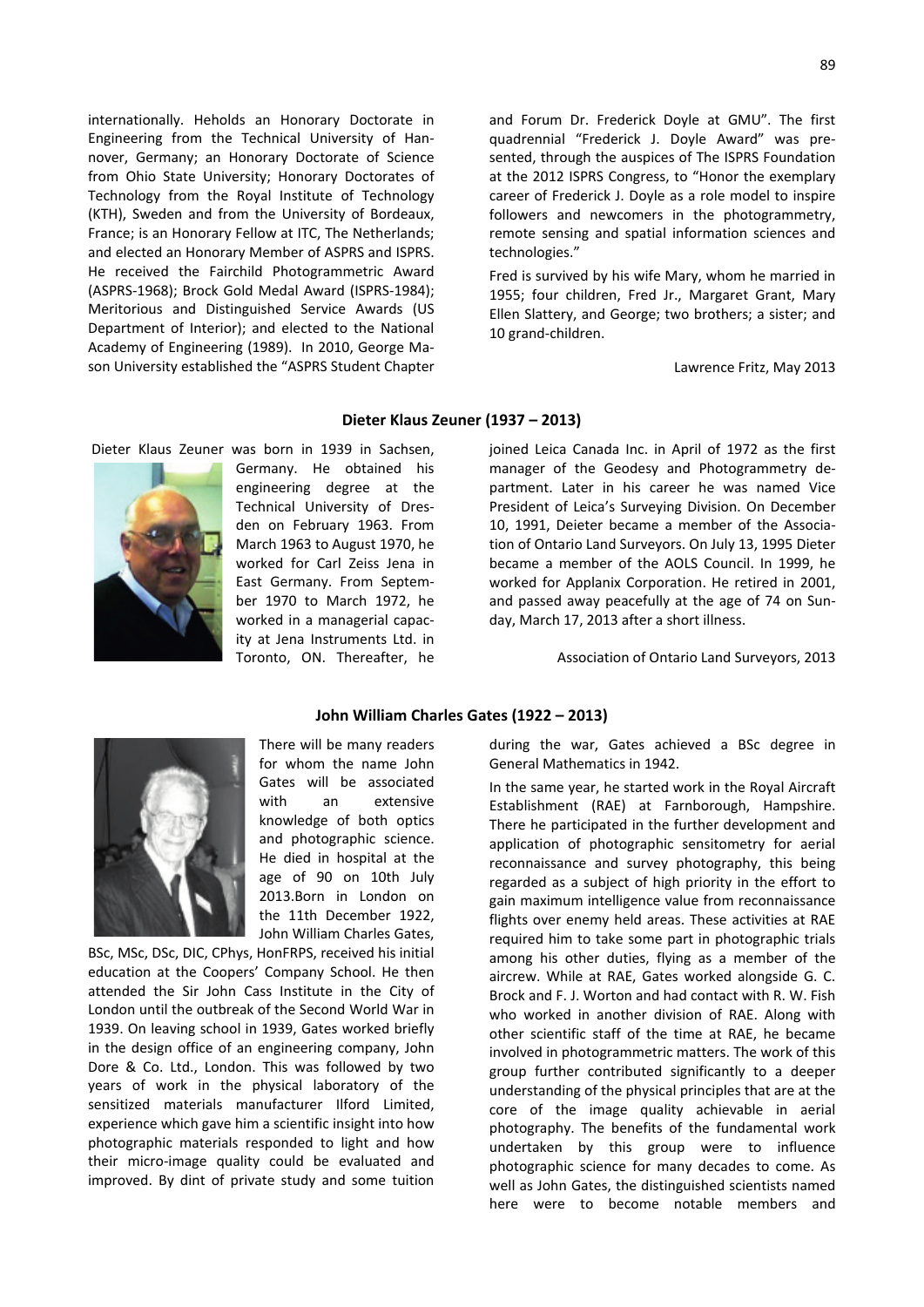contributors to the work of the Photogrammetric Society, with all four eventually becoming holders of the President's Medal. It is of some historical interest to note that the building in which this group worked was later to become the National Remote Sensing Centre.

In 1946, Gates commenced further studies at Imperial College of Science and Technology, where he was to gain a BSc degree in Physics, an MSc degree in Technical Optics and the Diploma of Imperial College. On leaving the College in 1949, he started work in the Light Division of the National Physical Laboratory (NPL) at Teddington, Middlesex where he continued to work until retirement on his sixtieth birthday in 1982. Initially, he was concerned with problems associated with direct measurement systems. The course of this work led him to a more detailed knowledge of fundamental physics. Among the tasks which he was given was the further development of aerial survey camera calibration, which led him into contact with many people established in photogrammetry for mapping and intelligence applications. In the course of his work at NPL, Gates produced more than 50 papers, mostly optical, which included 13 papers on basic optical processes, and 23 papers on other coherent optical processes. In addition, he wrote some 60 reviews and he is listed as producing six patents. The range of topics which his writing covered was extensive and included length measurement, optical fabrication, interferometry, dispersion, aplanatic zone plates, holography, laser systems and close range photogrammetry.

In addition to this published work, he was generous in his support for students on BSc degree courses at the Polytechnic of Central London (PCL) (later to become the University of Westminster). Industrial and scientific work experience was a pre-requisite for an honours degree there. The cross-fertilization established between academe and industry was positively supported by John Gates, to such an extent that Charles Horton, a lecturer in applied photographic science and photogrammetry at PCL, summarized the students' reaction to Gates's sessions at NPL as "if you want to learn, go to Teddington".

Gates was always keen to express the primacy of the lens in any camera system and he employed the graphic description of the role played by aperture size with a lens as its "light grasp", to indicate the relationship that exists between this feature of a lens and the image quality to be expected. Put simply, this means more detail in an image requires a larger size diameter for the aperture of a lens. This kind of direct approach to describing the more technical aspects of photography was appreciated by both students and colleagues.

During the 1960s Gates had gained wider recognition, with his name appearing in the *Directory of British*

*Scientists* (*Directory of British Scientists*, 1966-67, Vol. 1 A – L, Ernest Benn Limited, London). However before this appeared, a significant recognition of John Gates's knowledge and abilities had occurred in the early 1960s when Dr. Dow Smith, of the then major American reconnaissance satellite builder Itek Corporation, endeavoured to recruit him to their ranks of eminent scientists, together with G. C. Brock. Significantly at that time, Itek was engaged in the design and construction of the Corona photoreconnaissance satellite programme. For his own reasons, Gates decided to continue his work in the UK.

In 1971, Gates was appointed a Senior Principal Scientific Officer at NPL, on what is considered individual merit. In British Civil Service terms, individual merit can be regarded as disturbing original thought, and to be listed in a separate section. His colleagues gratefully acknowledged that many of the activities initiated by Gates in the Mechanical and Optical Metrology Division at NPL had a bearing on the Division's work over many years. Dr. Richard Stevens, a colleague at NPL, recalls that in 1971 Gates was awarded the C.V. Boys Prize of the Institute of Physics, an award customarily made to younger physicists who had contributed to an innovative and practical solution to a given problem. This award was regarded at the time as recognition of particular merit by a mature physicist. The degree of Doctor of Science of the University of London was conferred on Gates in 1974.

In 1978, the work done by Gates at NPL and in photogrammetry led to him becoming Chairman of the Working Group of Commission V of the International Society for Photogrammetry and Remote Sensing (ISPRS) which was concerned with nonconventional imaging systems. This was a position that, given his very wide experience in applied physics, enabled him to appreciate the new opportunities then opening up.

When, in 1980, the United Kingdom assumed responsibility for ISPRS Commission V for a four-year period, it was a logical choice for John Gates to then become President of that Commission. Gates presided over a most successful technical symposium of Commission V held at the University of York in 1982. The symposium had the theme "Precision and Speed in Close Range Photogammetry".

Always an original thinker, Gates's impatience with bureaucratic procedures was legendary. Rather less well known was his special technique for training scientific assistants. On the occasion of his retirement from NPL in 1982, it was observed retrospectively that "Having spent some years beating one assistant (Jean Dolphin) into shape, he decided the only way to ensure her continuing service was to marry her." (*NPL News*, No. 357, Spring 1983).

Following retirement from NPL, Gates was recruited by the United Nations Industrial Development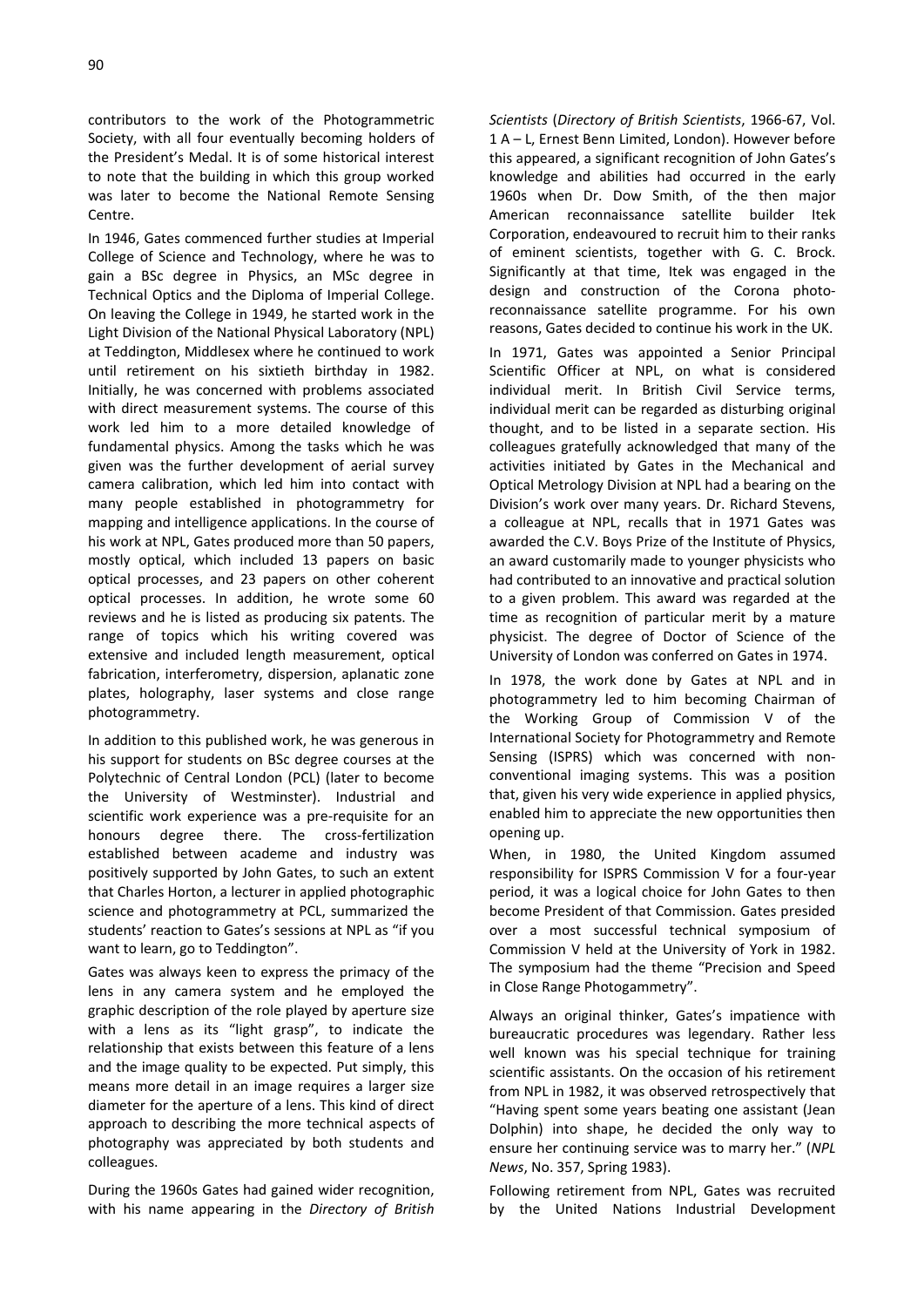Organization to spread his expertise in optical instrumentation by a working visit to Chandigarh, India. This was followed in 1984 by his presiding over Commission V at the International Congress of Photogrammetry and Remote Sensing, held in Rio de Janeiro, Brazil. Further recognition of his abilities occurred in 1985 when he was appointed Visiting Professor in the Department of Photogrammetry and Surveying, University College London.

**Kimberly A. Tilley (1953 - 2013)**

without her help. Her contributions to the health of the Society have been numerous. Kim's unending commitment and devotion to students in general, and specifically to the ASPRS student members, are well known. She was also the Executive Editor of PE&RS, where she was very instrumental in making the front part of the Journal of interest to the broadest audience possible.

However, many of her other most significant contributions have occurred well below the radar screen and thus were mostly invisible to the membership. Nevertheless, ASPRS would not be where it is without Kim's untiring devotion; she truly cared for the Society, its members and its mission.

ASPRS Press Release, January, 2014



Merry Carolyn J. Merry, died unexpectedly on June 3, 2014. Carolyn was born in Union City, PA on September 18, 1950. She was preceded in death by her parents Mildred and Arthur Merry and brother Michael Merry. She is survived by her husband, Robert (Bob) Redfield of Hilliard; sister, Patricia Merry;

brothers, James Merry (Kim) and Donald Merry (Amber); nieces, Katie Kuhns Hughes (Kevin), Sara Kuhns Strong (Patrick), Rebecca and Rachel Merry; nephews, Michael and Read Merry and Cole and Ian Zink, and several great-nieces. Carolyn recently retired from her position as Professor and Chair of the Department of Civil, Environmental and Geodetic Engineering at The Ohio State University. She received a Ph.D. in Engineering, from the University of Maryland, College Park, Maryland in 1988, an M.A. in Geology, from Dartmouth College, Hanover, New Hampshire in 1977, and a B.S. in Geology, Edinboro State College, Edinboro, Pennsylvania in 1972. She was the Valedictorian

#### **Carolyn Merry (**1950 - 2014)

of her graduating class at Wattsburg (PA) High School. She was a professor of Civil Engineering at The Ohio State University beginning in 1988 and taught several courses primarily in her specialty areas of remote sensing and geographic information science. She began her career as a Research Physical Scientist and Geologist at the U.S. Army Cold Regions Research and Engineering Laboratory (USACRREL), Hanover, New Hampshire, from 1973 - 1988. She published over 160 papers in various forums and contributed four chapters in textbooks. She was active in several professional organizations including the American Geophysical Union, American Society of Civil Engineers, American Society of Engineering Education, American Society of Photogrammetry and Remote Sensing, International Association for Great Lakes Research, and the International Glaciological Society. She served in many elected and appointed positions in professional organizations including President of the American Society of Photogrammetry and Remote Sensing, President of the University Consortium for Geographic Information Science, and President of the Central Ohio Section of the American Society of Civil Engineers (ASCE). She was currently a member and Committee



It is with very deep sorrow and a tremendous sense of loss that we must inform you that Kimberly A. Tilley, Associate Executive Director and Director of Communications, passed away suddenly Friday evening, December 27, 2013 at her home in Bethesda, Maryland.

Kim was a very critical resource to ASPRS, not only to her fellow staff members but to the Society's leadership and the membership at large. As a colleague, she was an indispensable confidant and advisor to me, and I could not imagine how I would have effectively functioned as the Executive Director these past 16 years

# John Gates leaves his wife Jean and three children, Diane, Ruth, and Simon. He will be widely remembered as an engaging colleague and good friend.

First published in *The Photogrammeric Record* and reproduced with permission of the editor kindly offered for publication in eBulletin by Ian Dowman.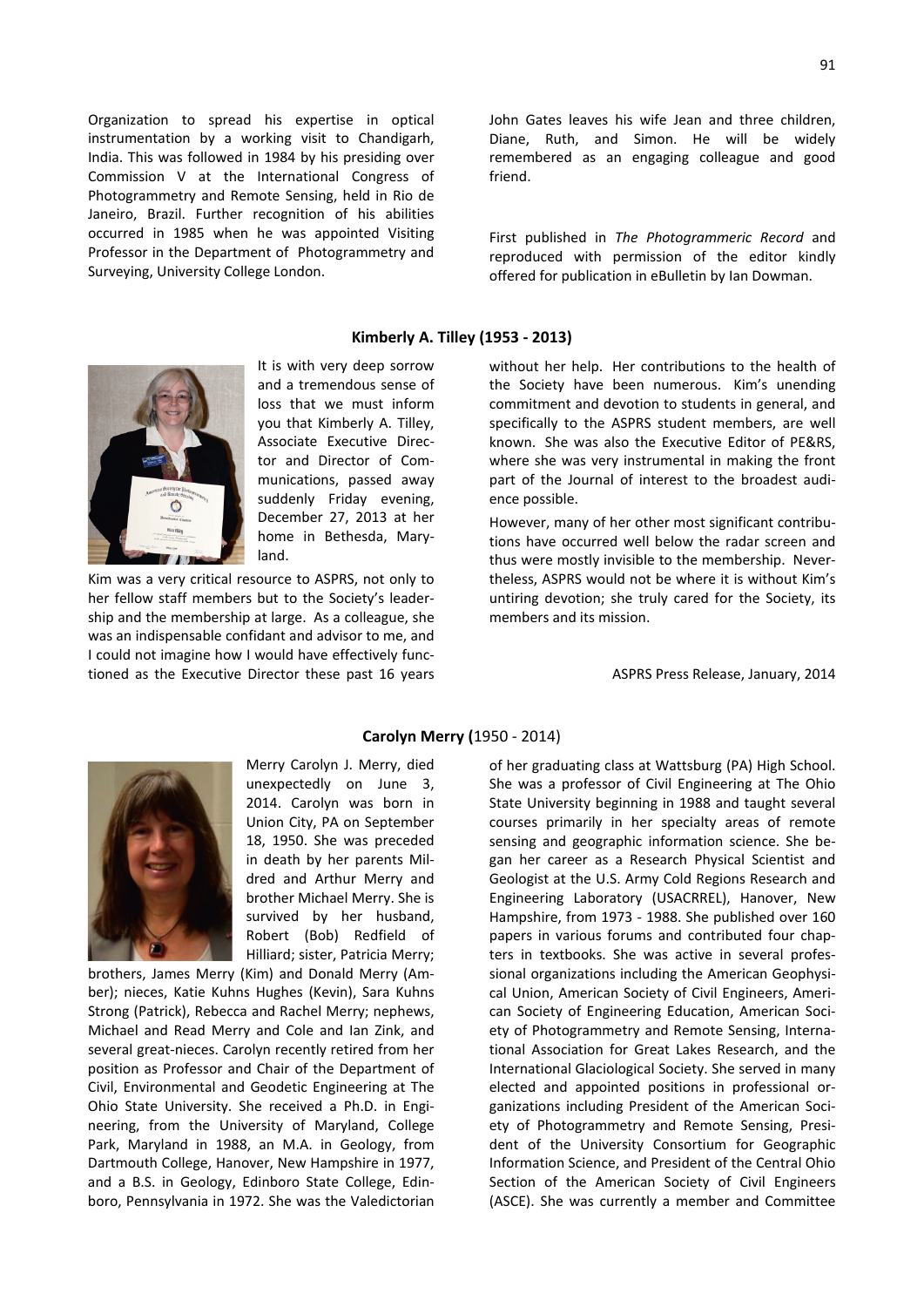Chair of the National Geospatial Advisory Committee of the US Department of the Interior. She served on many committees at The Ohio State University. Her numerous honors included being named Outstanding Section Member, ASCE Central Ohio Section (2003- 2004); Group Achievement Award - Landsat-7 Project Science Office Team, NASA Goddard Space Flight Center; Eminent Engineer, Tau Beta Pi (Ohio Gamma Chapter); Charles E. MacQuigg Student Award for Outstanding Teaching for 1995; and the Texnikoi Honorary Award, outstanding contribution to engineering profession, The Ohio State University, 1993. Carolyn's greatest joy was teaching and working with undergraduate and graduate students. She served as advisor to 28 masters and doctoral candidates and taught

hundreds of undergraduate students over her 25-year teaching career. Many of her students have had successful careers in central Ohio engineering firms and remained involved in the Department during her tenure as Chair (2004-2013). She was an avid and generous supporter of the performing arts in Central Ohio. She was an expert skier and enjoyed tennis, golf, and bicycling. In addition to her many professional and charitable activities, Carolyn made it a point to be fully involved in her family's lives, interests and aspirations. She was a great listener and mentor to each of them.

#### *www.legacy.com/obituaries/dispatch/obituary.aspx*



Maurice Carbonnell was born on 20 September 1923 in Paris. With two baccalaureates (mathematics and philosophy), he passed the examination to become a student engineer for cartographic work in 1945 and entered the French *Institut géographique national* (IGN).

 **Maurice Carbonnell (1923 – 2015)**

Appointed to the IGN photogrammetry department in 1947, he took part in many field surveys between 1952 and 1955 (Morocco, Madagascar). In 1954, he was promoted to the highest engineer rank in IGN (*ingénieur géographe*). From 1955 to 1962, he was at the same time head of the overseas photogrammetric works department and photogrammetry professor at the IGN school, *Ecole nationale des sciences géographiques* (ENSG).

During that time, he was on a temporary assignment to the French Ministry of Foreign Affairs as a photogrammetry expert for the Vietnamese government, for 14 months beginning in October 1957. From November 1959 to February 1960, he supervised training courses at the "training centre for experts in international technical cooperation".

In 1961, at IGN France, he was involved in various studies concerned with glaciology, photointerpretation and non-topographic applications. Between 1962 and 1972, he kept on pushing for the use of modern photogrammetric techniques and he attended many congresses, conferences and international symposia (in Moscow, Venice, Brussels, Vienna, Prague, Athens, Rome, Brno, Ottawa, Zurich, Teheran, Helsinki…).

In 1964, during the Venice congress, which brought together architects involved in heritage restoration work, Maurice Carbonnell, already famous for his participation in campaigns to save the Nubian monu-

ments in Egypt, together with his Austrian friend and colleague Hans Foramitti, presented interesting projects involving photogrammetry. The Venice charter was signed immediately after that congress, and a new international organisation, the International Council on Monuments and Sites (**ICOMOS**) was founded.

In 1968, immediately after the international colloquium on "the applications of photogrammetry to architecture" which was organised in Paris by Carbonnell, *the Comité international de photogrammétrie architecturale* (**CIPA**), a new scientific committee of ICOMOS established in collaboration with the International Society for Photogrammetry (ISP), was created in order to improve the links between photogrammetry experts and architects. Maurice Carbonnell was elected as first president of CIPA, and he remained president for 20 more years. Some days later, during the ISP Congress in Lausanne (July 1968), the Congress elected Maurice Carbonnell as President of ISP Technical Commission V dealing with non-topographic applications of photogrammetry.

Maurice Carbonnell also contributed to the creation of the French Society for Photogrammetry and Remote Sensing (SFPT) in 1959. He was the SFPT president from 1973 to 1977, and was Editor of its journal for 28 years.

Meanwhile, in IGN France, he was the head of the photogrammetry department in 1968, deputy head of the IGN production department in 1975, deputy head of the aerial activities department in 1976, and head of the aerial activities department in 1977. In 1979, he worked for the managing director as the main contact between IGN and various public or private national services or international scientific societies. Very much involved in teaching from the beginning of his career, Maurice Carbonnell became the head of the *Ecole nationale des sciences géographiques* (ENSG) in January 1981. He retired in 1984.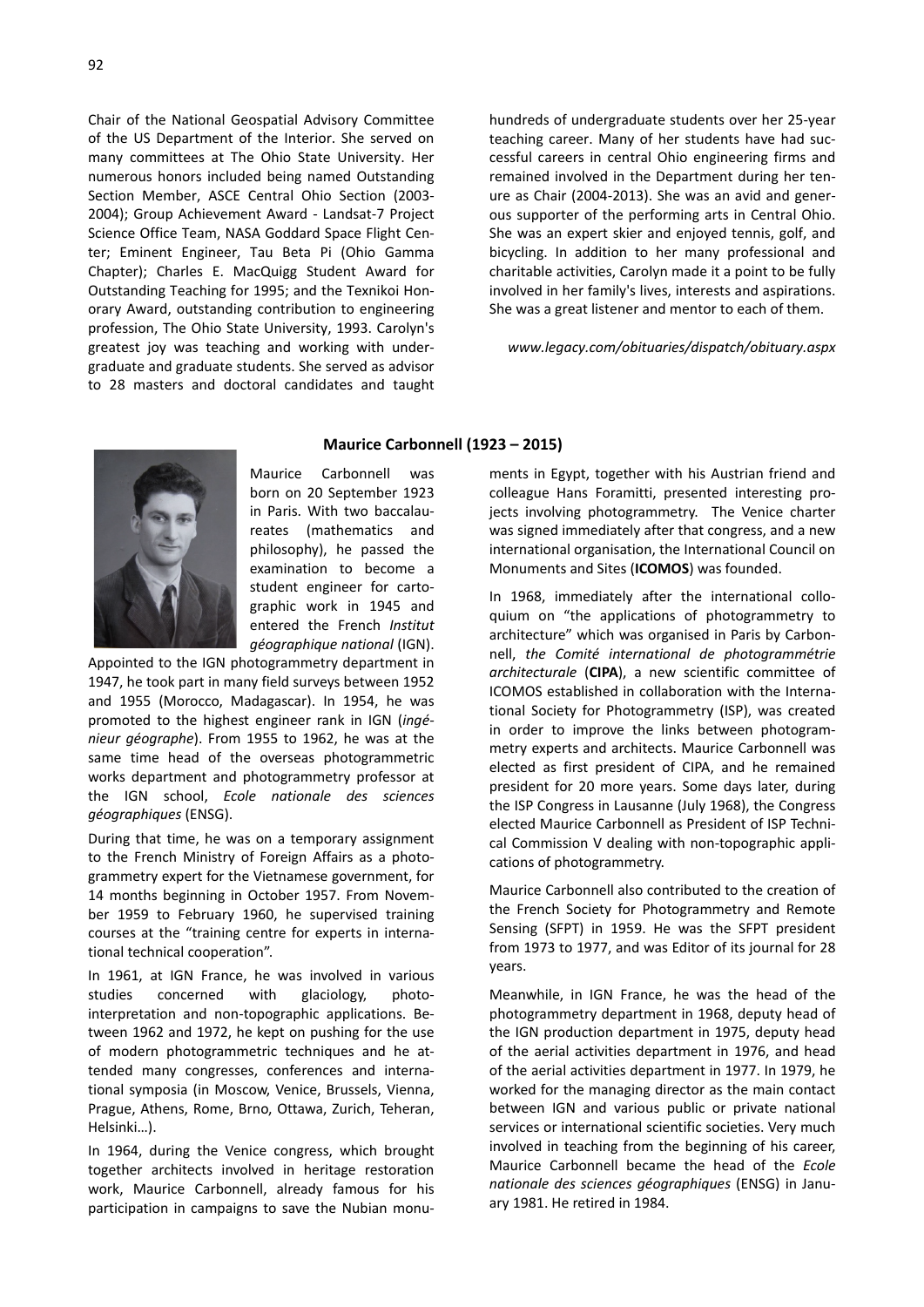Maurice Carbonnell was an excellent engineer and communicator. He worked successfully in a number of positions. He was responsible for technical production in the field as well as in the office, in charge of studies and research related to photogrammetry, expert for a foreign government, head of a strategic IGN department, and president of national and international specialised scientific societies. He also wrote many high quality papers.

Finally, it is worthy of note that Maurice Carbonnell was officer of the French order of academic palms (1973) and *chevalier* (knight) of the French national order of merit (since 1969). He was also awarded the medal of research and technique of the French Academy of Architecture (1976).

Raphaële Héno, Keith Atkinson, 2015

### **Alef Ahmed El Sayed Elassal (1934 - 2015)**



Alef Ahmed El Sayed Elassal, 81, passed away on August 17, 2015 in Fort Myers, Florida. He was born in Egypt and completed his engineering degree at the University of Cairo. He received his MS and PhD degrees in Photogrammetry from the University of Illinois in 1961

and 1963 respectively. Atef's dissertation was some of the earliest work in analytical aerial triangulation through simultaneous relative orientation of multiple cameras.

Dr. Elassal began his career in private industry with Autometric Inc., a part of Raytheon Corporation, then entered government service with the U.S. Geological Survey (USGS). During the 1970's he worked at the USGS headquarters in the Office of Research and Technical Standard's Branch of Photogrammetry and, using his skills in photogrammetry and computer science, he introduced analytical photogrammetry techniques into the USGS's topographic mapping process. In 1979, Dr. Elassal was assigned to the Digital Applications Team that was responsible for transforming the USGS analog mapping process to digital techniques. Dr. Elassal was responsible for establishing the initial data structures for both planimetric data and elevation data through the Digital Line Graph (DLG) and Digital Elevation Model (DEM) formats and established the National Digital Cartographic Database for storing and distributing digital data.

Dr. Elassal was active in ASPRS and was among the early pioneers in developing analytical aerotriangulation systems; notably the Multiple Station Analytical Triangulation (MUSAT) method. He was a member of the Birdeye Club through his donations to the ASPRS Foundation. Dr. Elassal was also active in ISPRS and served as Chair of Working Group II/5, Integrated Production Systems. He was responsible for developing the General Integrated Analytical Triangulation Program (GIANT)

used by USGS. In 1980, Dr. Elassal developed the General Cartographic Transformation Package (GCTP)

which was an integrated set of programs to handle map projection computations for digital mapping applications. GCTP was used by several government agencies as well as by private industry. Dr. Elassal received ASPRS's Photogrammetric Award (Fairchild) in 1977.

A Google search will indicate that Dr. Elassal was the author of numerous papers and agency publications and he is referenced by many others. As the senior photogrammetrist at USGS, he provided technical assistance to many other federal agencies and private companies for both aerial and satellite applications. Many of these requests were new and novel tasks that required the expert application of analytical methods. One interesting project was his work in 1978 when the U.S. House of Representatives Select Committee on Assassinations requested USGS assistance in their investigation of the assassination of President John F. Kennedy. The assistance involved photogrammetric analyses of movie film and several snapshots. The snapshots were of Lee Harvey Oswald in the backyard of his home in Dallas in 1963, and the movie films were taken during the assassination by two separate bystanders.

In the mid-1980's, Dr. Elassal was selected as the Chief of Photogrammetric Research at NOAA's National Ocean Service (NOS). While at NOAA he was responsible for developing the Integrated Digital Photogrammetric Facility (IDPF) which was the underlying system that drove a network of photogrammetric devices using a common database. Dr. Elassal received the Department of Commerce's Silver Medal Award for scientific/engineering achievement in developing the IDPF system for the agency in 1989. He also received the Washington Academy of Sciences Mathematics and Computer Science award in 1989.

Dr. Elassal retired from NOAA in 1995. He is survived by his wife Randi and their daughter, and also by two sons and a daughter from previous marriages and five grandchildren.

*Photogrammetric Engineering & Remote Sensing*, January 2016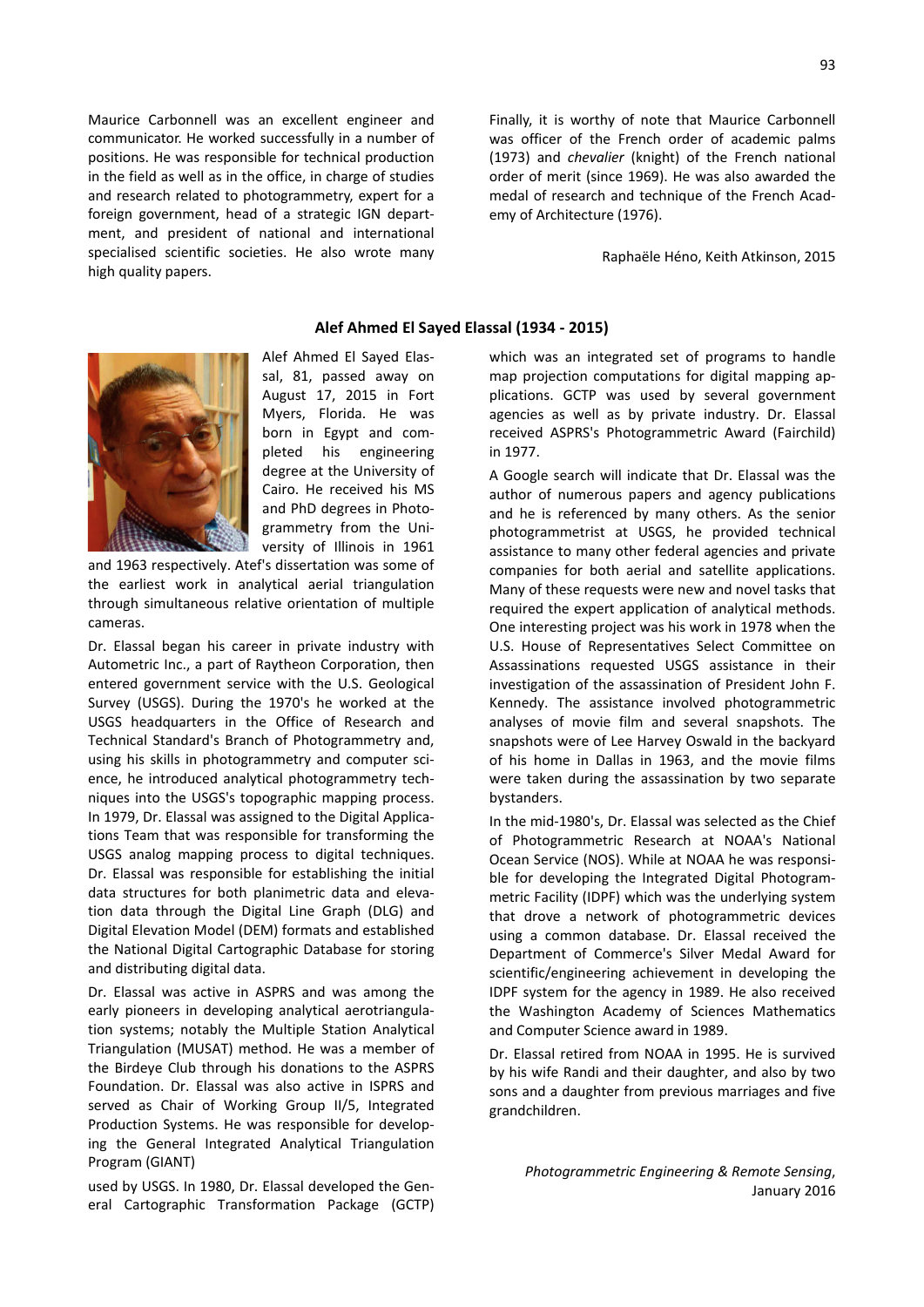

The global photogrammetric community is saddened by the sudden passing of Kennert Torlegård who was one of the pillars of the international photogrammetry and remote sensing community.

Anders Kennert Ingemar Torlegård was born on 21 January 1937. He undertook military service from 1956-57 as photo interpreter, and then studied for an engineering diploma (MSc) at the School of Surveying, the Royal Institute of Technology, (KTH) Stockholm Sweden from 1957-61. He then undertook PhD studies as a research fellow at the Department of Photogrammetry under the guidance of Professor Bertil Hallert at KTH from 1961-67. He was subsequently chief photogrammetrist at VIAK AB Consulting Engineers and Surveyors, in Gothenburg from 1967-74.

Kennert was the successor to Professor Bertil Hallert as Professor of Photogrammetry at the Royal Institute of Technology (KTH) in Stockholm. Professor Hallert had been a well-respected international photogrammetrist in the 1950 ́s and 1960 ́s, and was instrumental in shaping the 1956 ISP (International Society of Photogrammetry) Congress in Stockholm. Following the death of Professor Bertil Hallert in 1971 a government search committee for his successor was formed in 1972, consisting of several prominent photogrammetrists from Europe and Scandinavia, which recommended the appointment of Kennert Torlegård in 1974. Kennert held the position of full professor for photogrammetry at the Royal Institute of Technology in Stockholm from 1974-2001 until his retirement.

During his term at KTH, Kennert was appointed Provost (equivalent to 2nd vice president) and chairman of the Faculty, responsible for research program planning from 1987-90 and a member of the Board of KTH from 1991-97. From 1993-95 he was Chairman of the Local Organizing Committee for the 1995 summer session of the International Space University, ISU that was held at KTH in 1995.

In 2001, Kennert retired from his responsible post at KTH and became "Emeritus Professor". Unfortunately the Swedish system of support for an Emeritus Professor did not permit him to continue his international activities, but he devoted his time to learning French, playing classical music and also enjoying his summer house outside Simrishamn in the south of Sweden. He started playing the trumpet as a teenager at home in Vetlanda, but after moving to Stockholm the trumpet was soon replaced by a French horn. He said that the technology of the French horn is similar to the trumpet, but the horn has a softer, rounder and more beautiful tone and it is better suited to the music he wanted to play. Kennert played in two symphony orchestras, St. Erik's Society Orchestra and St. Thomas Orchestra Society in Vällingby. The repertoire consisted of both classical and popular music. His favourite music was Alpensymfonie by Richard Strauss, but he thought Gustav Mahler very good as well. Following his appointment at KTH, he soon impressed the photogrammetric community as a leader in the development of the discipline of photogrammetry, which led to his participation as the Swedish delegate to the European Research Organization of Photogrammetry OEEPE (now renamed EuroSDR) from 1977-2001. When, in 1976 Sweden was elected to host ISPRS Technical Commission V covering Close Range Photogrammetry from 1976-1980, Kennert became Commission President and thus established himself as a leader in ISP. After the Hamburg Congress in 1980 Kennert was chair of the working group on photogrammetric data capture for digital elevation models for ISPRS (renamed the International Society for Photogrammetry and Remote Sensing). Following the ISPRS Congress in Rio de Janeiro 1984 Kennert became Secretary General of ISPRS. Preparations for the 1988 ISPRS Congress in Kyoto, Japan, involved an intensive period of cooperation between Kennert Torlegård as Secretary General, Shunji Murai as Congress Director and Gottfried Konecny as ISPRS President since it was a period of change in the orientation of ISPRS from its former Euro-American orientation into a global society. Such discussions also laid the foundations for the ISPRS "White Elephants Club" of senior photogrammetrists, which was established in 2004 and of which Kennert was an inaugural member.

When Kennert became President of ISPRS in Kyoto in 1988 ISPRS seemed ready for the hosting of an ISPRS Technical Commission in Africa by Nigeria. Unfortunately the Nigerian Government withdrew support for the Commission President Olayinka Adekoya so Kennert invited her to the ISPRS Council meeting in Stockholm and led several important discussions at the Nigerian Embassy in Stockholm, which confirmed that governments have responsibilities to their scien tific community. This activity was typical of Kennert's convictions as a scientist and as a global citizen.

He continued to influence ISPRS Council with his convictions as First Vice President from 1992-1996 and Chairman of the ISPRS working group on geometric modelling and object reconstruction during the same period. As well, he was President of the Science Committee of OEEPE from 1996 to 2000. In 2010 Kennert was awarded the rank of an ISPRS Fellow at the 100 year ISPRS Celebrations in Vienna. Kennert has made a fundamental contribution to ISPRS, which is appreciated by his contemporaries and the ISPRS community. From 1964, Kennert actively participated in 10 ISPRS